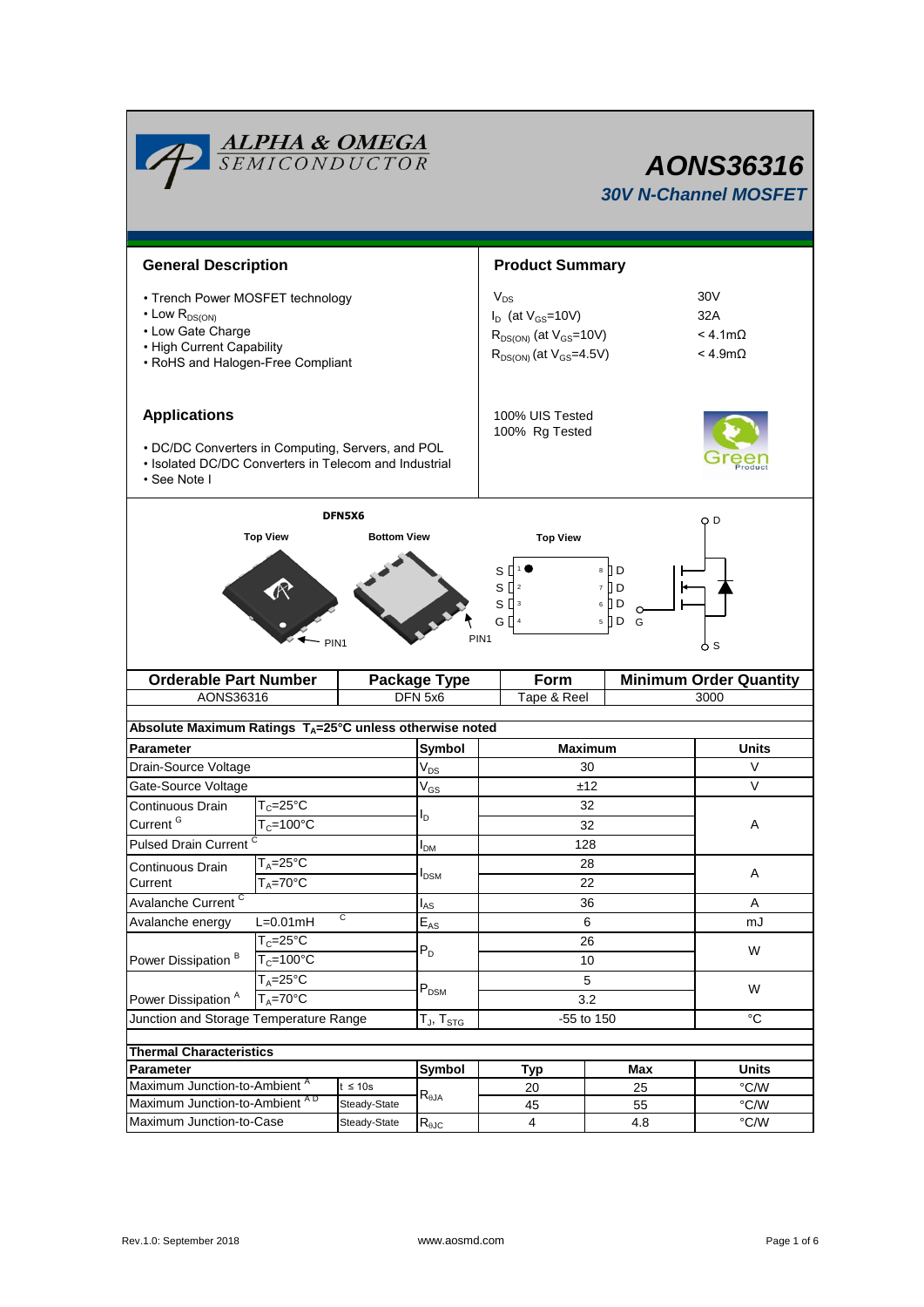

#### **Electrical Characteristics (TJ=25°C unless otherwise noted)**

| <b>Symbol</b>              | <b>Parameter</b>                                           | <b>Conditions</b>                                                                           |                    |      | <b>Typ</b> | <b>Max</b> | <b>Units</b> |  |  |  |  |  |
|----------------------------|------------------------------------------------------------|---------------------------------------------------------------------------------------------|--------------------|------|------------|------------|--------------|--|--|--|--|--|
| <b>STATIC PARAMETERS</b>   |                                                            |                                                                                             |                    |      |            |            |              |  |  |  |  |  |
| $BV_{DSS}$                 | Drain-Source Breakdown Voltage                             | ID=250µA, VGS=0V                                                                            |                    | 30   |            |            | $\vee$       |  |  |  |  |  |
| $I_{DSS}$                  | Zero Gate Voltage Drain Current                            | $V_{DS}$ =30V, $V_{GS}$ =0V<br>$T_i = 55^{\circ}C$                                          |                    |      |            | 1          | μA           |  |  |  |  |  |
|                            |                                                            |                                                                                             |                    |      |            | 5          |              |  |  |  |  |  |
| l <sub>GSS</sub>           | Gate-Body leakage current                                  | $V_{DS} = 0V$ , $V_{GS} = \pm 12V$                                                          |                    |      |            | ±100       | nA           |  |  |  |  |  |
| $\rm V_{GS(th)}$           | Gate Threshold Voltage                                     | $V_{DS} = V_{GS}$ , $I_D = 250 \mu A$                                                       |                    | 1.1  | 1.5        | 1.9        | $\vee$       |  |  |  |  |  |
| $R_{DS(ON)}$               | Static Drain-Source On-Resistance                          | $V_{GS}$ =10V, $I_D$ =20A                                                                   |                    |      | 3.4        | 4.1        |              |  |  |  |  |  |
|                            |                                                            |                                                                                             | $T_{\rm J}$ =125°C |      | 4.7        | 5.7        | $m\Omega$    |  |  |  |  |  |
|                            |                                                            | $V_{GS} = 4.5V, I_D = 20A$                                                                  |                    | 3.9  | 4.9        | $m\Omega$  |              |  |  |  |  |  |
| $g_{FS}$                   | <b>Forward Transconductance</b>                            | $V_{DS}$ =5V, $I_D$ =20A                                                                    |                    | 100  |            | S          |              |  |  |  |  |  |
| $V_{SD}$                   | Diode Forward Voltage                                      | $IS=1A, VGS=0V$                                                                             |                    | 0.7  | 1          | $\vee$     |              |  |  |  |  |  |
| I <sub>s</sub>             | Maximum Body-Diode Continuous Current                      |                                                                                             |                    | 30   | A          |            |              |  |  |  |  |  |
|                            | <b>DYNAMIC PARAMETERS</b>                                  |                                                                                             |                    |      |            |            |              |  |  |  |  |  |
| $C_{\text{iss}}$           | Input Capacitance                                          |                                                                                             |                    | 2005 |            | pF         |              |  |  |  |  |  |
| $C_{\rm oss}$              | <b>Output Capacitance</b>                                  | $V_{GS}$ =0V, $V_{DS}$ =15V, f=1MHz                                                         |                    |      | 430        |            | рF           |  |  |  |  |  |
| $C_{\rm rss}$              | Reverse Transfer Capacitance                               |                                                                                             |                    | 50   |            | pF         |              |  |  |  |  |  |
| $R_{g}$                    | Gate resistance                                            | $f = 1$ MHz                                                                                 |                    | 1.1  | 2.2        | 3.3        | Ω            |  |  |  |  |  |
|                            | <b>SWITCHING PARAMETERS</b>                                |                                                                                             |                    |      |            |            |              |  |  |  |  |  |
| $Q_q(10V)$                 | <b>Total Gate Charge</b>                                   | $V_{\text{GS}} = 10V$ , $V_{\text{DS}} = 15V$ , $I_{\text{D}} = 20A$                        |                    |      | 30         | 42         | nC           |  |  |  |  |  |
| $Q_g(4.5V)$                | <b>Total Gate Charge</b>                                   |                                                                                             |                    |      | 13.5       | 19         | пC           |  |  |  |  |  |
| $\mathsf{Q}_{\mathsf{gs}}$ | Gate Source Charge                                         |                                                                                             |                    |      | 5.5        |            | nC           |  |  |  |  |  |
| $Q_{gd}$                   | Gate Drain Charge                                          |                                                                                             |                    | 3.5  |            | nС         |              |  |  |  |  |  |
| $t_{D(on)}$                | Turn-On DelayTime                                          |                                                                                             |                    |      | 8          |            | ns           |  |  |  |  |  |
| $t_r$                      | Turn-On Rise Time                                          | $V_{GS}$ =10V, $V_{DS}$ =15V, R <sub>L</sub> =0.75 $\Omega$ ,<br>$R_{\text{GEN}} = 3\Omega$ |                    |      | 3          |            | ns           |  |  |  |  |  |
| $t_{D(\text{off})}$        | Turn-Off DelayTime                                         |                                                                                             |                    |      | 34         |            | ns           |  |  |  |  |  |
| $t_f$                      | <b>Turn-Off Fall Time</b>                                  |                                                                                             |                    | 5.5  |            | ns         |              |  |  |  |  |  |
| $\mathsf{t}_\mathsf{rr}$   | Body Diode Reverse Recovery Time                           | $I_F = 20A$ , di/dt=500A/ $\mu$ s                                                           |                    |      | 12         |            | ns           |  |  |  |  |  |
| $Q_{rr}$                   | Body Diode Reverse Recovery Charge   IF=20A, di/dt=500A/us |                                                                                             |                    |      | 21         |            | nC           |  |  |  |  |  |

A. The value of R<sub>01A</sub> is measured with the device mounted on 1in<sup>2</sup> FR-4 board with 2oz. Copper, in a still air environment with T<sub>a</sub> =25°C. The Power dissipation P<sub>DSM</sub> is based on R <sub>0JA</sub> t≤ 10s and the maximum allowed junction temperature of 150°C. The value in any given application depends on the user's specific board design.

B. The power dissipation P<sub>D</sub> is based on T<sub>J(MAX)</sub>=150°C, using junction-to-case thermal resistance, and is more useful in setting the upper dissipation limit for cases where additional heatsinking is used.

C. Single pulse width limited by junction temperature T $_{J(MAX)}=150^{\circ}$  C.

D. The  $R_{\theta JA}$  is the sum of the thermal impedance from junction to case R  $_{\theta JC}$  and case to ambient.

E. The static characteristics in Figures 1 to 6 are obtained using <300 μs pulses, duty cycle 0.5% max.<br>F. These curves are based on the junction-to-case thermal impedance which is measured with the device mounted to a la maximum junction temperature of T<sub>J(MAX)</sub>=150°C. The SOA curve provides a single pulse rating.<br>G. The maximum current rating is package limited.

H. These tests are performed with the device mounted on 1 in <sup>2</sup> FR-4 board with 2oz. Copper, in a still air environment with T<sub>A</sub>=25°C.

I. For application requiring slow >1ms turn-on/turn-off, please consult AOS FAE for proper product selection.

APPLICATIONS OR USE AS CRITICAL COMPONENTS IN LIFE SUPPORT DEVICES OR SYSTEMS ARE NOT AUTHORIZED. AOS DOES NOT ASSUME ANY LIABILITY ARISING OUT OF SUCH APPLICATIONS OR USES OF ITS PRODUCTS. AOS RESERVES THE RIGHT TO IMPROVE PRODUCT DESIGN,FUNCTIONS AND RELIABILITY WITHOUT NOTICE.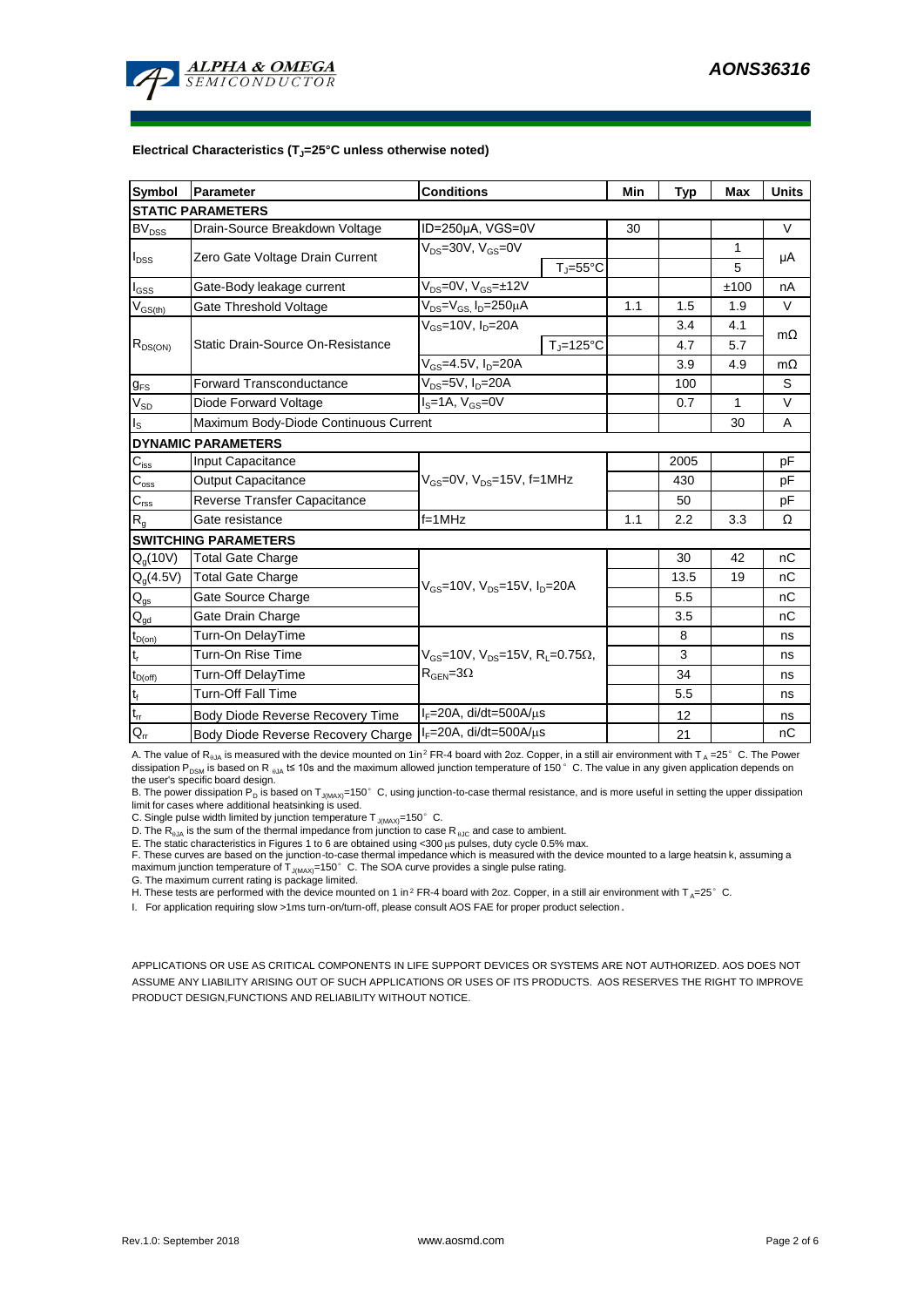

### **TYPICAL ELECTRICAL AND THERMAL CHARACTERISTICS**

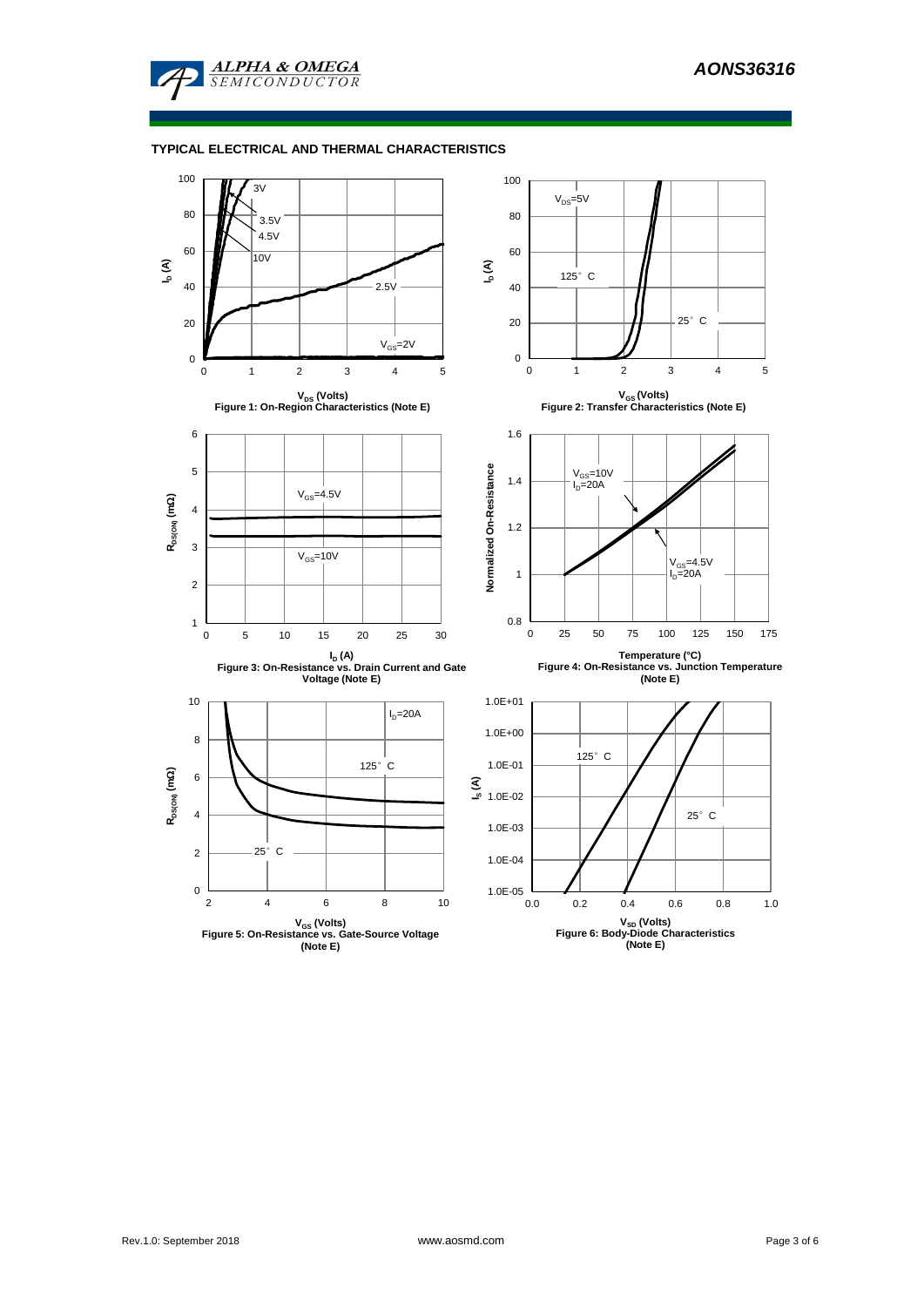

#### **TYPICAL ELECTRICAL AND THERMAL CHARACTERISTICS**



**Pulse Width (s) Figure 11: Normalized Maximum Transient Thermal Impedance (Note F)**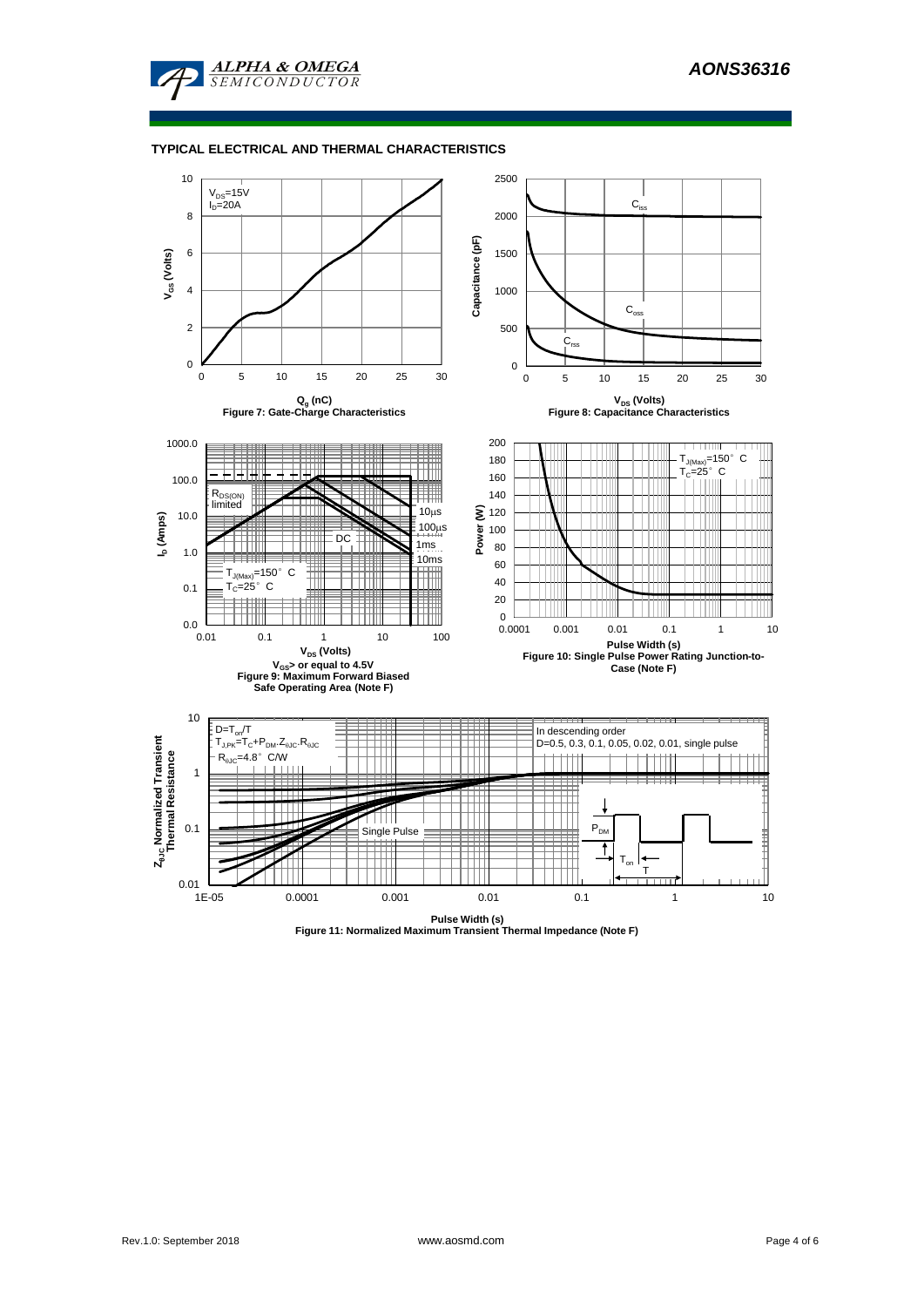

## **TYPICAL ELECTRICAL AND THERMAL CHARACTERISTICS**



**Pulse Width (s) Figure 14: Single Pulse Power Rating Junction-to-Ambient (Note H)**



**Pulse Width (s) Figure 15: Normalized Maximum Transient Thermal Impedance (Note H)**